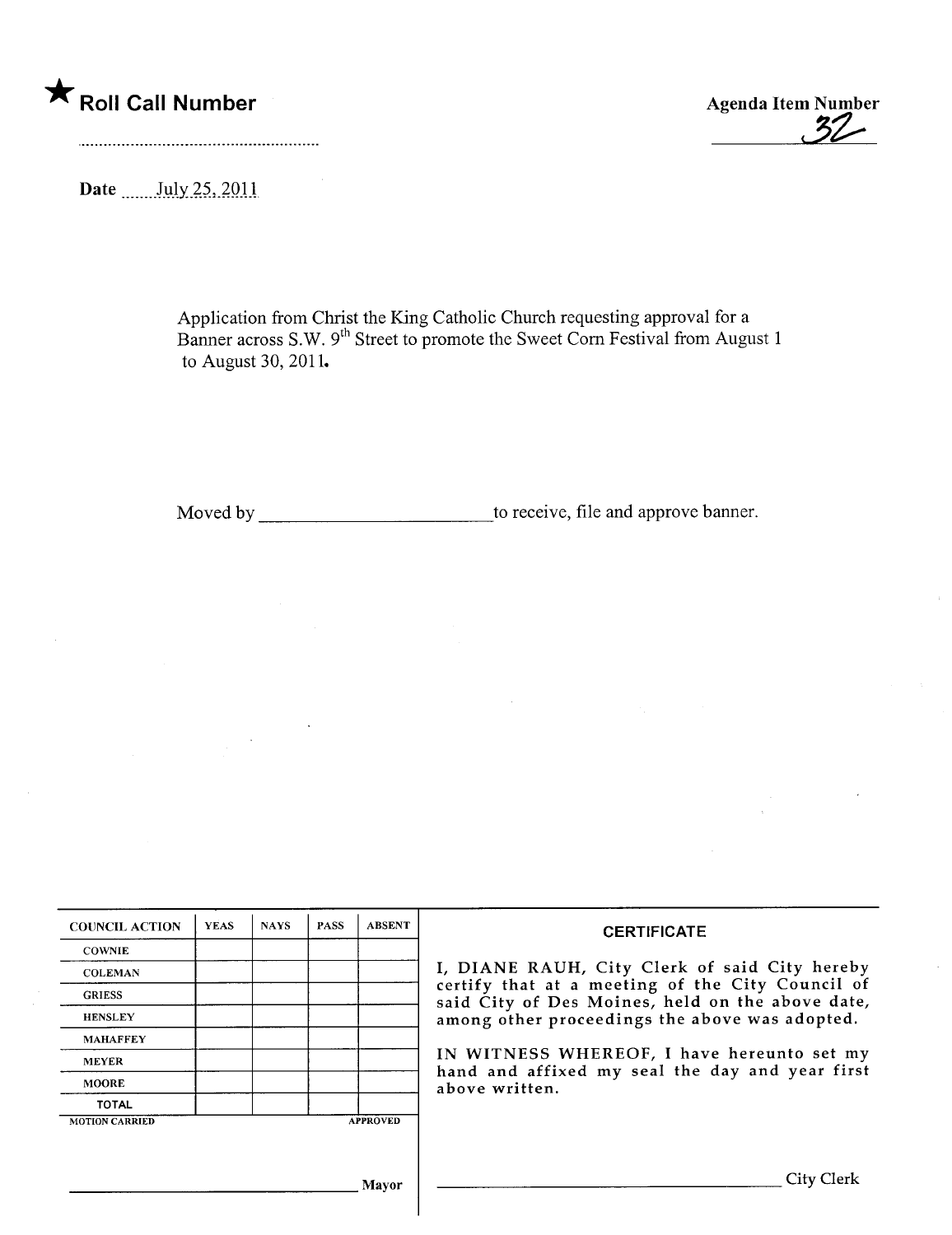| KMITER3 borg@DMspx mg      |  |
|----------------------------|--|
| CITY OF <b>DES MOINES'</b> |  |

 $\ddot{\phantom{0}}$ 

City of Des Moines<br>Application for Permission to Temporarily Place<br>Banner(s) or Item(s)<br>Over/Across Public Street and/or Right-of-Way

 $\label{eq:3} \begin{split} \mathcal{L}^{(1)}(x) = \mathcal{L}^{(1)}(x) = \mathcal{L}^{(1)}(x) = \mathcal{L}^{(1)}(x) = \mathcal{L}^{(1)}(x) = \mathcal{L}^{(1)}(x) = \mathcal{L}^{(1)}(x) = \mathcal{L}^{(1)}(x) = \mathcal{L}^{(1)}(x) = \mathcal{L}^{(1)}(x) = \mathcal{L}^{(1)}(x) = \mathcal{L}^{(1)}(x) = \mathcal{L}^{(1)}(x) = \mathcal{L}^{(1)}(x) = \mathcal{L}^{(1)}(x$ 

 $\ddot{\phantom{a}}$ 

 $\ddot{\phantom{a}}$ 

.<br>Manazarta especies este control

Please submit application 45 days in advance<br>(Print or Type)

| Applicant: CHRIST The KING CATHOLE CHURLY<br>Address: 5711 SW 9th 55<br>Contact Person: CHRIS Aldinique Alternate Contact 811 Ridlinger                                                                                                             |  |  |  |  |  |
|-----------------------------------------------------------------------------------------------------------------------------------------------------------------------------------------------------------------------------------------------------|--|--|--|--|--|
| Daytime Phone: $285 288$ Cell Phone: $5/5 2993290$                                                                                                                                                                                                  |  |  |  |  |  |
|                                                                                                                                                                                                                                                     |  |  |  |  |  |
| E-Mail Address: Cress of Cheist the Eliter Parist. Fax: 285 8182<br>Date(s) the banner(s) or item(s) will be displayed: $\frac{A_{19}}{A_{19}}$ / 2011 - Ang 2011                                                                                   |  |  |  |  |  |
| Purpose of the banner(s) or item(s): $\frac{70000T^2}{6000}$ Parens 11 $\frac{2000T}{7257/101}$                                                                                                                                                     |  |  |  |  |  |
| Preferred Location: Please provide a map or diagram of the street indicating<br>banner location, EyE BOIT SCOUS / ROPE to Approved                                                                                                                  |  |  |  |  |  |
| How will the banner(s) or item(s) be anchored?<br>$30''$ $46H \times 44'$ Long                                                                                                                                                                      |  |  |  |  |  |
| If you plan to anchor to the utility pole, please provide written permission from<br>the utility company or from the City (if poles are City-owned). Such permission<br>is not a substitute for meeting the requirements for receiving this permit. |  |  |  |  |  |
| Size of $banner(s)$ or item(s):<br>1 Danmer(s) or nemiss:<br><u>2 SIDES</u> 1802 PlASTIC uf CENTER Block out                                                                                                                                        |  |  |  |  |  |
| Specifications of banner(s) or item(s):                                                                                                                                                                                                             |  |  |  |  |  |
| <b>Type of Material:</b>                                                                                                                                                                                                                            |  |  |  |  |  |
| Number of grommets used to secure banner or item: $\sqrt{2}$<br>$\sqrt{2\rho \rho}$ $\sqrt{2\rho}$ $\ell$ $\beta$ $\ell$ $\gamma$ $\gamma$ $\beta$ $\ell$ $\gamma$ $\beta$ $\ell$ $\gamma$                                                          |  |  |  |  |  |
| Sketch of banner or item design: Will you need electricity provided for your<br>item? If electricity is necessary, how would it be obtained:                                                                                                        |  |  |  |  |  |
| $\overline{\mathscr{N}\mathscr{O}}$<br>$5/12\pi$ kicity NEA                                                                                                                                                                                         |  |  |  |  |  |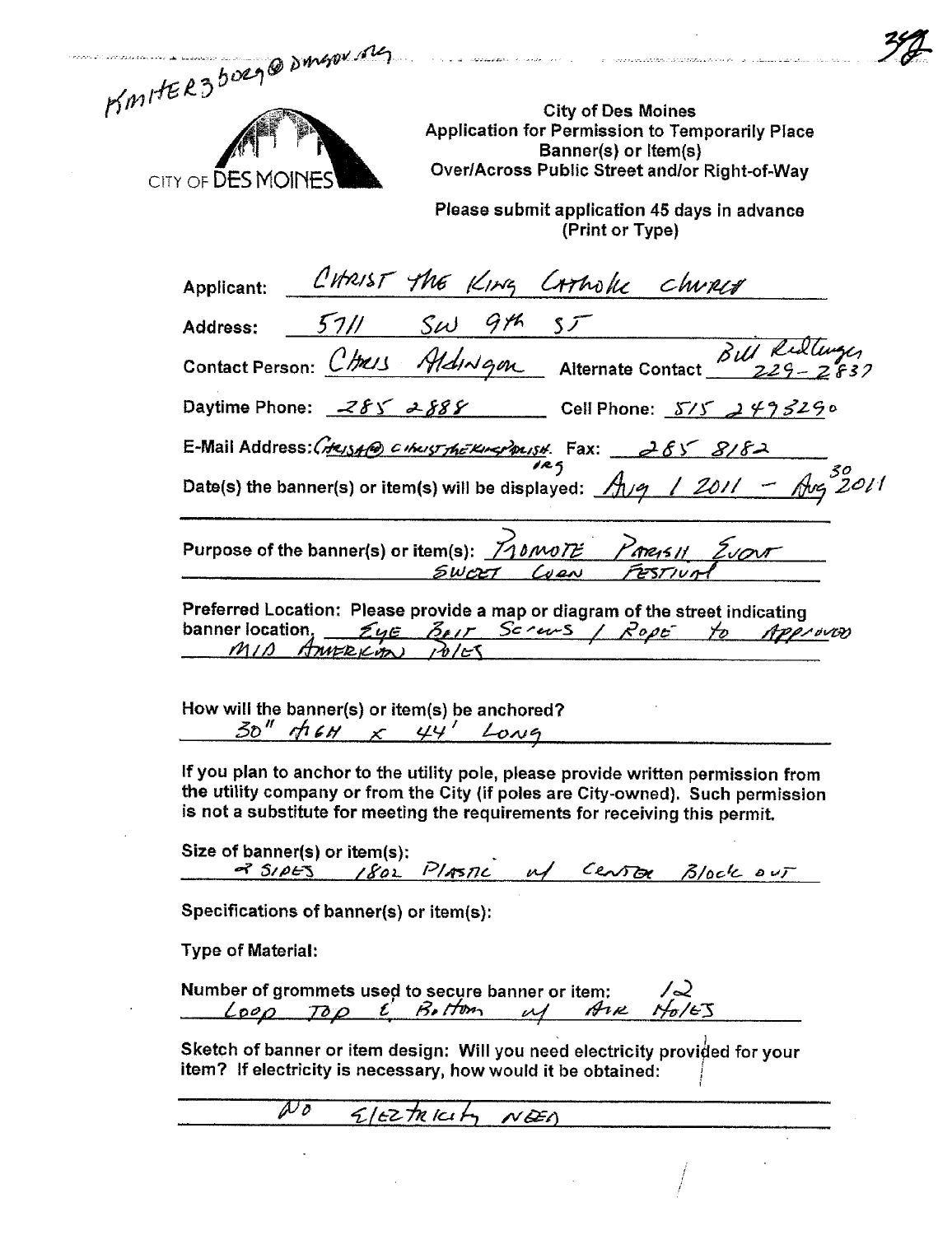## Indemnification:

.<br>1970 - Jan James, fransk fotografski skuestik (de se se se se od se se od se se od se se od se se od se se od

.<br>La provincia de la contrata de la provincia de la provincia de la

To the fullest extent permitted by law, the Applicant agrees to defend, pay on behalf of, indemnify, and hold harmless the City of Des Moines, Iowa against any and all claims, demands, suites, or loss, including any and all outlay and expense connected therewith, by reason of personal injury, bodily injury or death, and property damage, which arises out of the Applicant erecting. displaying, maintaining and removing banner or Item display.

.<br>The contract of the PD ASS and ASS and the Section of the contract of the contract of the contract of the contract of the contract of the contract of the contract of the contract of the contract of the contract of the co

an magaalaa ku sino oo loo la

## Insurance:

A Certificate of Insurance to demonstrate compliance with these requirements shall be submitted to the City's Risk Management Office. Applicant shall purchase and maintain during the period of the banner or item display, including erection, display and removal of banner or item. General Liability Insurance with a limit of no less than \$5001000 per occurrence and/or aggregate, Automobile Liabilty Insurance for owned (if applicable), non~owned and hired vehicles with a limit of no less than \$500,000 per occurrence. Both the General and Automobile Liabilty Insurance policies shall include Contractual Liability coverage equivalent to that included in a standard iso Insurance form. If the banner or item display is part of a special event for which a Street Use Permit is granted, the Insurance required for the Street Use Permit will be considered to also cover insurance otherwise required for this permit.

Applicant agrees to provide all maintenance and upkeep of the banner(s) or item(s) for the duration that the banner(s) or item(s) is in place. Banner(s) or item(s) may be removed at the expense of the applicant if required by the City.

ignature  $249.3290$ 

7 - G - 2011 **Date** 

Please return to City Clerk's Office 400 Robert D. Ray Drive Des Moines, IA 50309 Phone: (515)283-4209, Ext. 7

FOR OFFICE USE ONLY:

Fax: (515)237~2645

**Traffic Division Approval:** 

Risk Management Approval:

City Council Approval: